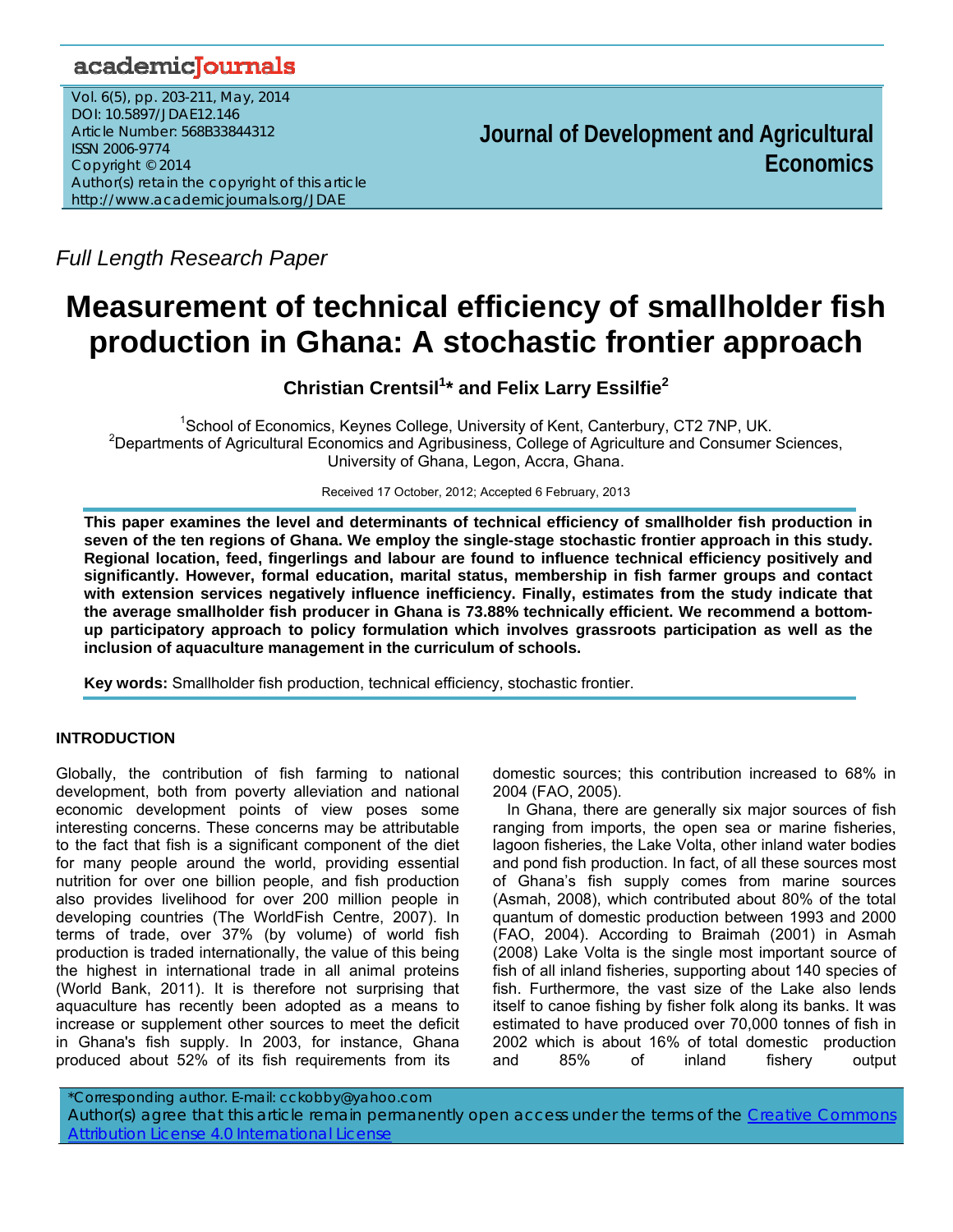(Asmah, 2008). Fishing along the lake is seasonal: the peak season spans the months of July and August, while the lean season is from January to February. It is necessary to mention that apart from the Volta Lake there are many other water bodies from which fish is obtained for consumption, of which include Bosomtwi, Weija, Barekese, Tano, Vea and Kpong; altogether covering approximately 1,000,000 ha, and over 50 lagoons covering 40,000 ha (ibid). It is generally argued that in terms of fish, Ghana as a country has a self-sufficiency ratio of 60% meaning that the demand of fish exceeds supply by some 40%. According to Adutwum (2001) in Asmah (2008) the nation has over the years tried to meet this deficit through the importation of frozen fish. This raises concern for especially the small holder fish farmer who cannot effectively compete on the basis of prices: the imported frozen fish is cheaper and has increasingly become an important part of the diet of low income urban and rural consumers. Per capita fish consumption in Ghana is between 20 and 25 kg, making it one of the highest in Africa. This is an indication of the availability of a market for fish and fish products.

In spite of the high demand pointed out above available data indicates that the contribution of small-scale pond fish production to total quantum of fish produced in Ghana for local consumption is less than 1% (Abban et al., 2009). This is an interesting discovery and one that calls for some consideration and action especially at a time when aquaculture is poised to fill the gap between dwindling supply from major capture fisheries and the everincreasing demand for fish and fishery products in several peer countries. For aquaculture to succeed in Ghana and to play its role towards food security and livelihood both the government and private sector must work together. Plausible as the above may be, there is the inherent assumption that fish farmers need more inputs to reach their potential. However, it is known that increase in agricultural production, and by inference fish production, may be attained through improvement in productivity, which can be increased through one or a combination of factors namely, technology, the types and quantities of resources used and the efficiency with which the resources are used. Of the various determinants, improvement in the efficiency of the resources already available to the farmers is most important (Goyal et al., 2006); hence the objective of this study was to determine the level of technical efficiency of smallholder fish production. Taking the above into consideration, this paper measures and analyzes the performance of smallscale fish farming households in Ghana. The paper applies a stochastic production frontier model, which measures the relative technical efficiency in a consistent way while also shedding light on the factors associated with these efficiency differences.

# **Statement of hypotheses**

In this study, three hypotheses are tested. These

hypotheses are;

1.  $H_0 = \beta_{ij} = 0$ , The null hypothesis that identifies an appropriate functional form between the restrictive Cobb-Douglas and the translog production function.

2.  $H_0 = U_i = 0$ , The null hypothesis specifies that each smallholder fish farmer is technically efficient and that variations in actual fish output (harvest) are due to random effects.

3.  $H_0: \gamma = \delta_0 ... \delta_6 = 0$ , The null hypothesis that inefficiencies are absent from the model at every level.

#### **METHODOLOGY**

#### **Theoretical framework**

The estimation of technical efficiency has been carried out with many different approaches, but the Stochastic Frontier Analysis (SFA) and Data Envelopment Analysis (DEA) have been given the most consideration by researchers. The basic difference between these two approaches lies in the method of analysis: the former employs econometrics while the latter uses mathematical programming. The SFA takes cognizance of the presence of stochastic noise-random shocks affecting the production processoutside the control of the producer, as well as technical error and also permits inferences to be drawn from estimation results (Coelli et al., 2005). In fact, the inclusion of the measurement error makes the frontier stochastic, whence the name stochastic frontier model is derived (Koop, 2003). As a consequence the SFA technique is considered appropriate for this study as such factors are expected to abound in smallholder fish farming in Ghana, a developing economy. Coelli et al. (2005) specified, in this case, a Cobb-Douglas Stochastic frontier model as:

$$
Y_i = exp(\beta_0 + \beta_1 \ln x_{it}) \ge exp(v_{it}) \ge exp(-u_{it})
$$
\n(1)

Where:  $exp(\beta_0 + \beta_1 \ln x_i)$  is the deterministic component;

 $exp\left(v_{it}\right)$  is the noise component, and  $exp\left(-u_{it}\right)$  is inefficiency. Some assumptions have been associated with the noise term in the existing literature:

- 1. It is independently and identically distributed (*i.i.d*.)
- 2. It is symmetric and
- 3. It is distributed independently of  $(u_{it})$

In the estimation of the effects of the exogenous variables on the technical efficiency of farms, the two main procedures are the onestep and the two-stage modelling. In the two-stage procedure the production function is first estimated and the estimates of the technical efficiency of each farm are obtained. These are then regressed on farm-specific variables known or hypothesised to influence the efficiency. Critics of the two-stage approach -including Kumbhakar et al. (1991) and Reifschneider and Stevenson (1991) argue that this procedure is inconsistent and some of the assumptions of the error term, such as independent distribution are violated in the second stage (Pascoe and Mardle, 2003), and hence it is biased (Wang and Schmidt, 2002) and not as efficient as the single-stage procedure (Reifschneider and Stevenson, 1991). In contrast to this approach is the single-step, which incorporates all the variables affecting either the production function or contributing

to inefficiency. In essence the relation between  $\mu_i$  and  $z_i$  is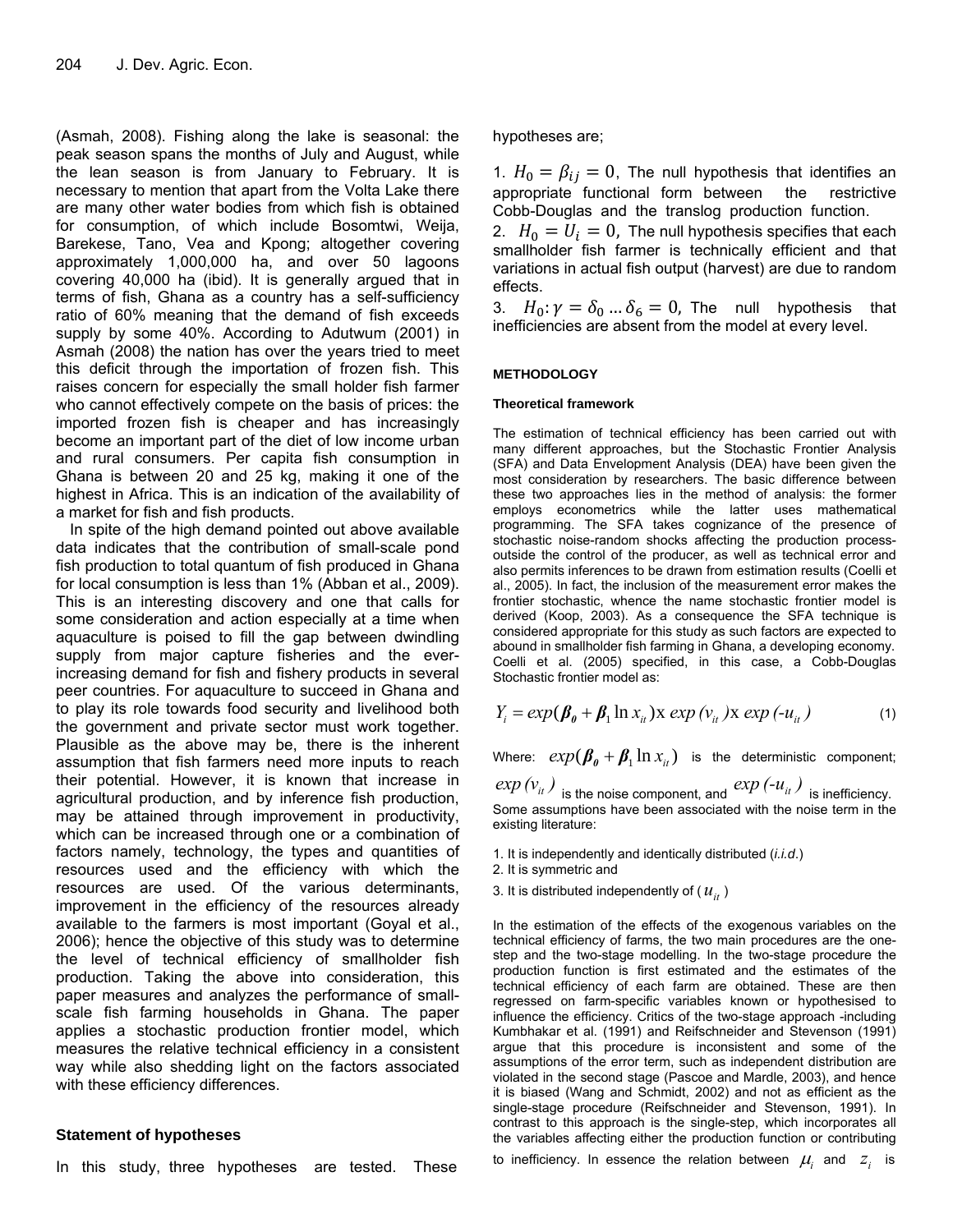established by this procedure, using the maximum-likelihood estimation (Wang and Schmidt, 2002); hence in this study the onestep modelling procedure is adopted.

#### **Determination of technical efficiency**

The technical efficiency (TE) of a given firm is illustrated as the ratio of the output obtained from that firm in comparison to the output of the best producing (frontier) firm using the same technology, as:\

$$
TE = \frac{yi}{exp(x_i\beta)} = \frac{exp(xi\beta - u_i)}{exp(x_i\beta)} = exp(-u_i)
$$
 (2)

#### **Empirical models**

In order to determine the effects of predetermined variables on the value of pond fish production, as well as the efficiency of resources used, the translog stochastic production function is estimated, being motivated by the fact that this functional form has been widely used in frontier production studies and it is also flexible to use (Onyenweaku and Okoye., 2007; Onumah and Acquah, 2010).

The following translog model is used in this study to arrive at the technical efficiency of the smallholder fish farmers in Ghana:

$$
\ln Q = \beta_{\theta} + \beta_{I} \ln labour + \beta_{2} \ln capital + \beta_{3} \ln fingerlings + \beta_{4} \ln feed +\n\frac{1}{2} \beta_{5} (\ln labour)^{2} + \frac{1}{2} \beta_{6} (\ln capital)^{2} + \frac{1}{2} \beta_{1} (\ln fingerlings)^{2} + \frac{1}{2} \beta_{8} (\ln feed)^{2} +\n\beta_{9} \ln (labour)^{*} \ln (capital) + \beta_{1\theta} \ln (labour)^{*} \ln (fingerlings) +\n\beta_{II} \ln (labour)^{*} \ln (feed) + \beta_{II} \ln-capital)^{*} \ln (fingerlings) +\n\beta_{II} \ln-capital)^{*} \ln (feed) + \beta_{II} \ln-capital)^{*} \ln(\ln feed) +\n\beta_{II} \ln (fingerling)^{*} \ln (feed) + Reg + v, -u,
$$
\n(3)

Where: Q refers to the total output of fish harvested in kilograms;

*labour* is labour (man-hours) employed during the production season *capital* is the area of all ponds used in production of fish in the production season in hectares; feed (in kilograms) is feed<sup>1</sup> fed to the fish during the production season; *fingerlings* count) is the number of fingerlings stocked at the start of the production season; *Reg* is a dummy, used as a proxy to capture regional effects on the efficiency of fish production by smallholder fish farmers in the different regions. Seven (7) dummies are constructed from this variable, where for a particular region, say Greater Accra the *Reg* takes on a value of 1, and zero for all other regions. In the estimation of the model, one of the dummy regional variables is excluded to conform to the  $n - 1$ 

degree of freedom restriction when using dummy variables, and also to avoid the problem of perfect correlation among the dummies and the constant;  $β<sub>i</sub>s$  are regression parameters to be estimated and are as defined earlier.

#### **The empirical technical inefficiency model**

The model for various operational and farm-specific variables hypothesised to influence technical inefficiencies of fish farms in Ghana is defined as:

$$
Zi = \delta_0 + \delta_1 land_i + \delta_2 sex_i + \delta_3 techad_i + \delta_4 ff a_i +
$$
  

$$
\delta_5 edu_i + \delta_6 maristat_i + W_i
$$
 (4)

In this inefficiency model, *land* is a dummy, capturing the effect of

land tenure on the efficiency of individual smallholder fish farmers. It has a value of 1 if freehold, otherwise 0; *sex* is a dummy, and has a value of 1 if decision maker is male, 0 otherwise; *techad* is a dummy variable and has a value of 1 if farmer was visited at least once by an extension officer, 0 otherwise; *ffa* is a dummy variable indicating whether the farmer/farm is a registered member of the local fish farmers' association. It has a value of 1 if yes, 0 otherwise; *edu* is the maximum level of formal schooling of the farm owner/manager; *maristat* is a dummy and is an indication of marital status of respondent; it takes a value of 1 if married, 0 otherwise; W is the 'error term' in the model;  $\delta_{0} - \delta_{6}$  are parameters to be estimated

along with the variance parameters  $\sigma^2$  and  $\gamma$ .

It must be noted that while the  $\sigma^2$  is an indicator of how well the functional form specified fits the data and also the appropriateness of the assumption underlying the distributional form of the composed error term, the  $\gamma$  tests whether or not the dominant sources of errors are outside the deterministic part of the production function (Umoh, 2006).

#### **Data description**

The data set for this study is secondary and it comes from primary information on aquaculture development in Ghana obtained via questionnaires in 7 of the 10 regions, namely the Greater Accra, Eastern, Ashanti, Volta, Western, Central and Brong-Ahafo Regions. The list of smallholder fish farmers in each region was obtained from the Fisheries Directorate's regional offices. From the list respondents were then randomly sampled and interviewed with structured questionnaires. To facilitate data collection, questionnaires were completed with the farm owner or manager, whichever was available, at the time of visit. Where none was present, the farmers were traced to their homes where the data was gathered. Collection of data by phone was done only in one instance, which was to the owner of a commercial farm whose manager was not ready to give out any information. The surveys were conducted between June 2006 and December 2006. Primary data from134 fish farms were obtained, 124 of which are purposively selected (based on intensity of production) from seven of the ten regions (Greater Accra, Ashanti, Volta, Brong Ahafo, Central, Eastern and Western) for this study. This was motivated by the fact that the remaining three northern regions had no record of pond fish farms, and that these seven regions had 966 pond fish farms, spanning more than half of the entire country. Ecologically, the seven regions fairly represent the climatic conditions of the country.

A limitation to this secondary data set was the inconsistency in data entry and incomplete records (especially for costs and outputs). This may be due to the fact that the farmers did not know the basic booking-keeping methods or were afraid to release financial information for fear of taxation (Hiheglo, 2008).

#### **RESULTS AND DISCUSSION**

#### **Summary statistics**

This study was conducted to provide baseline information for subsequent monitoring of smallholder fish production efficiencies to assess the impacts of changes in the agricultural policy environment on selected socioeconomic factors in the study area. Table 1 shows the summary statistics for the variables used in the stochastic frontier model. The mean harvest (output) per hectare was 266.10 kg. This was obtained by using: 0.39 ha of

<sup>&</sup>lt;sup>1</sup> Feed is a composite term for all food items given to the fish during the production season.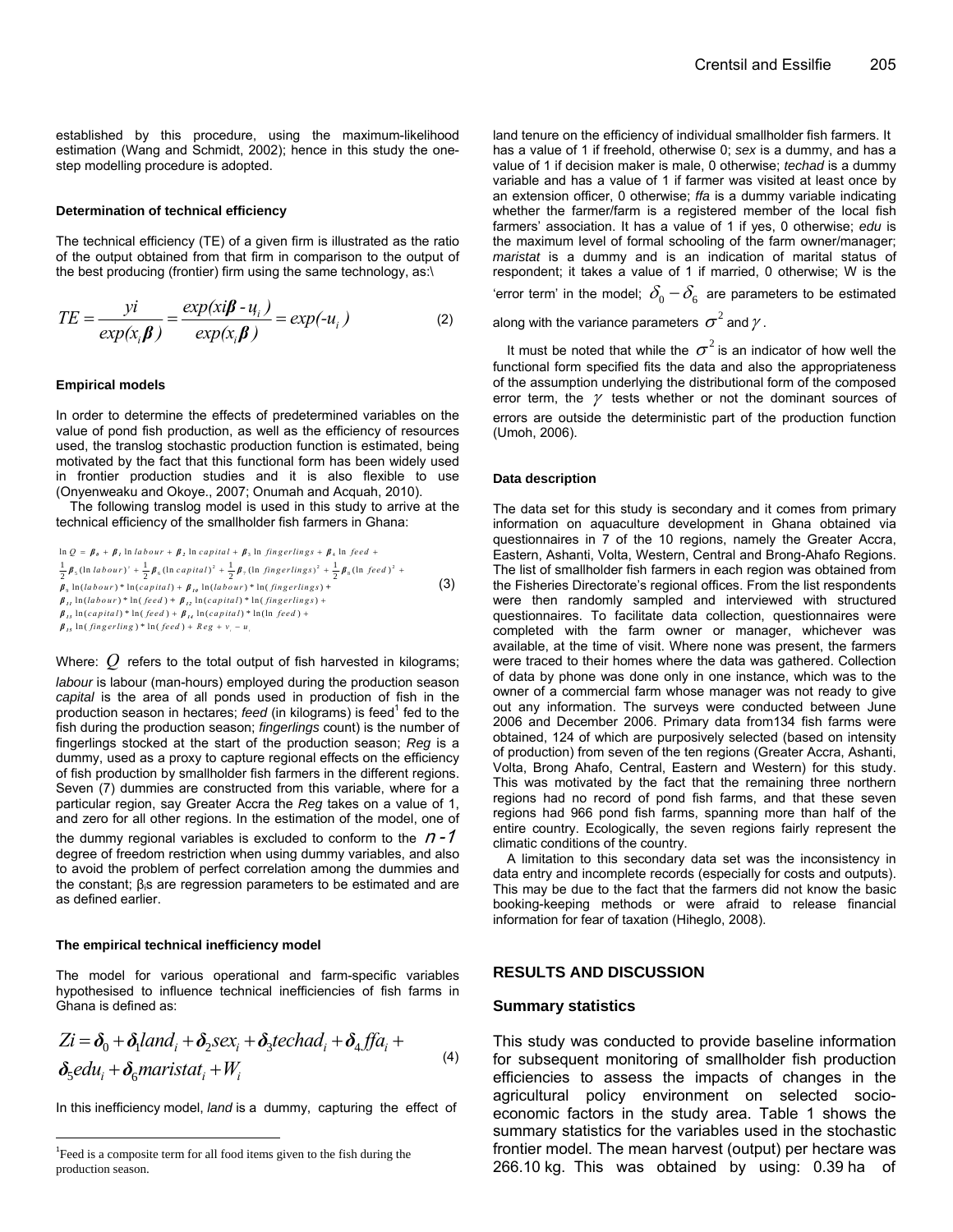| Variable description | Unit        | Mean    | <b>Standard deviation</b> |
|----------------------|-------------|---------|---------------------------|
| Harvest (Output)     | Kg/ha       | 266.10  | 706.00                    |
| Pond area            | ha          | 0.39    | 1.05                      |
| <b>Fingerlings</b>   | Num/ha      | 1018.64 | 3629.32                   |
| Feed                 | Kg/ha       | 400.80  | 557.60                    |
| Labour               | Man - hours | 464.38  | 302.43                    |
| Years of education   | Years       | 9.06    | 5.17                      |

**Table 1.** Summary statistics of quantitative variables used in the Stochastic Frontier Model.

Source: Authors' Computation from FAO dataset (2005).

pond area, 1018 fingerlings, 400.8 kg of feed and 464.8 man -hours of labour, by fish farmers with an average of about 9 years of formal education.

In this study we adopted the single-stage modeling technique and Table 2 is a descriptive statistics of the demographic variables used in this study. There were more male fish farmers than female fish farmers. The result also indicates that about 71% of the sample were members of FFA, while more (89.52%) of them had contacts with extension agents. Having more males is no indication of male dominance in the industry as workers, but rather as the main decision makers and heads of family businesses. It is interesting to note that membership of FFAs is on the higher side, with more extension contacts. From the perspective of policy intervention, policy makers may have to consider reaching farmers with new innovations and better ways of improving efficiencies through their farmer associations using a participatory approach.

# **Technical efficiency measurement of smallholder fish production in Ghana**

Table 3 shows the estimation of the maximum likelihood estimates for parameters of the general translog stochastic production frontier and technical inefficiency effect models for smallholder fish production in Ghana.

Whereas labour and capital had positive and significant coefficients at 1%, fingerlings had a positive and significant coefficient but at 10%. This is an indication that stocking a pond with fish does not necessarily determine the yield obtained but rather the optimum combination of other relevant input factors. Feed, however, had a negative and significant coefficient at 1%; hence excess feeding regime may have been detrimental to the growth and development of the fish stocked.

From the results in Table 3, the output of fish would increase by about 1.3 kg with every 10% increase in manhours. A 1% increase in the number of fingerlings and capital will result in 18 and 62.75% respectively in the output of fish produced.

 The input variable that should be of greatest interest to policy makers is feed. Optimum amounts of feed and the adoption of the most effective feeding regime during the production cycle would help improve output of fish and hence efficiency. Thus to improve productivity primary interest should be on research to determine the optimum amount of feed and the right combination of feed nutrients. Interaction between variables resulted in some important findings. Feed alone as an input had a negative significant effect on the output, but an interaction between feed and capital had a positive significant effect on output. On the other hand a combination of feed and labour as well as feed and fingerlings were significantly negative. This confirms the previous assertion that the right proportion and composition of feed had a very important role to play in the output of fish and hence the efficiency of fish production

# **Inefficiency model estimates**

The estimates for the inefficiency model are reported in the lower section of Table 3. Estimated coefficients of formal education, gender, membership in ffa, technical advice and the dummies for the regions were all significantly negative. These imply that fish farmers who have formal education were more technically efficient than those who had none; female farmers/farm owners were more efficient; members of ffas were more efficient, and farmers in all the regions under consideration except the Brong Ahafo Region, were relatively more efficient than their counterparts in the Ashanti Region. Crentsil (2009), however, in his study concluded that the Ashanti Region was the best fish producing region in Ghana. The point to note here is that the output of a farm does not necessarily correlate with its efficiency, because technical efficiency simply relates the output to the input used. Onumah and Acquah (2010), however, found regional differences to be insignificant in the variation of technical efficiency among smallholder fish producers in Ghana. We therefore conclude that the right combination of inputs bear much more on the output and hence efficiency rather than the location of the farmer, even though the latter cannot be ignored as a determinant of the variation in efficiencies among respondents in this study.

Battese et al. (1996) also found a positive significant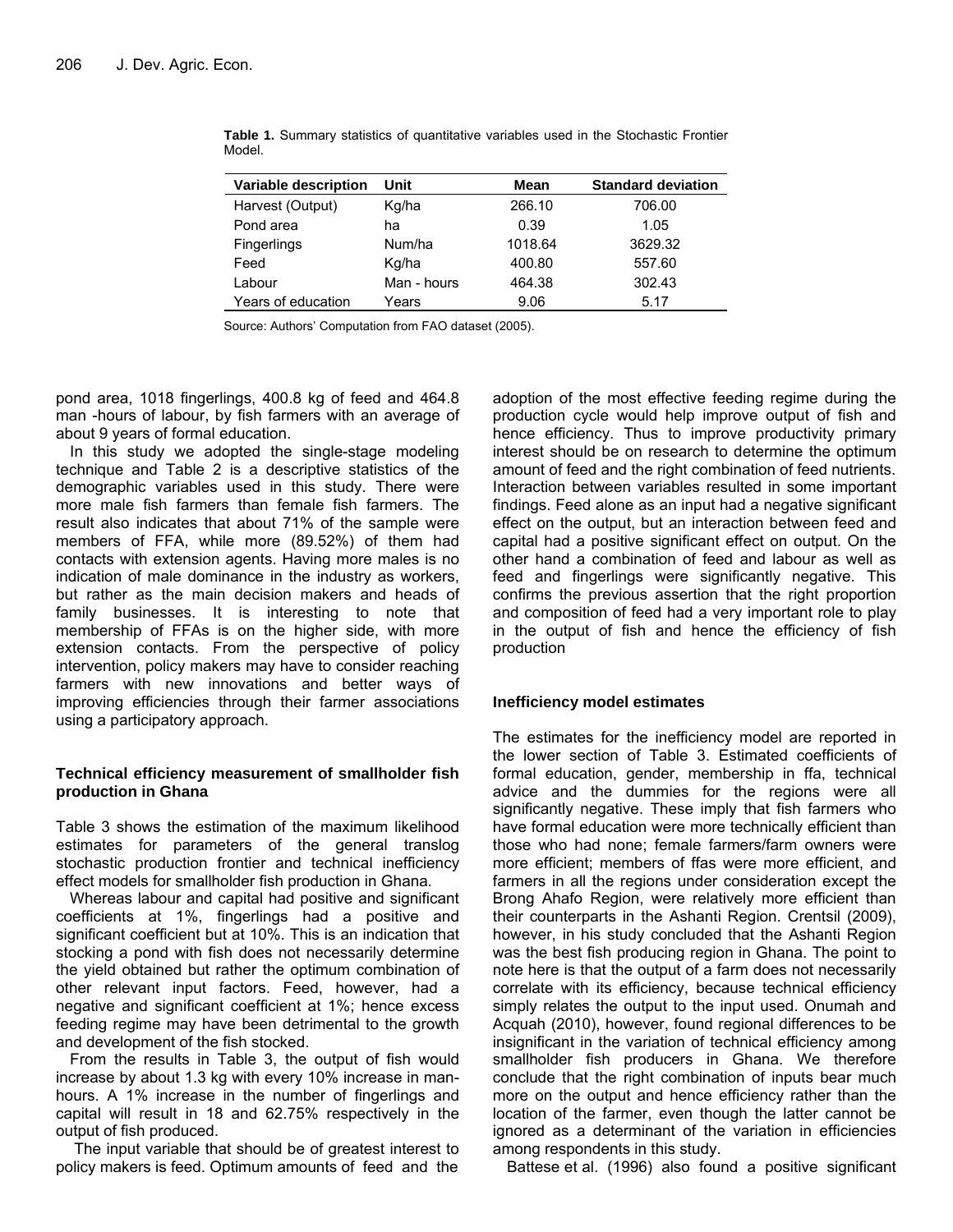| Variable names                                      | <b>Frequency</b> | Percentage |
|-----------------------------------------------------|------------------|------------|
| Gender (1 = Male; $0 =$ female)                     |                  |            |
| Male                                                | 93               | 75.00      |
| Female                                              | 31               | 25.00      |
| Marital status (1 = married; $0 =$ single)          |                  |            |
| Married                                             | 108              | 82.10      |
| Single                                              | 16               | 12.90      |
| FFA membership $(1 =$ member; $0 =$ non $-$ member) |                  |            |
| Member                                              | 88               | 70.97      |
| Non - member                                        | 36               | 29.03      |
| Land tenure $(1 = owner; 0 = tenant)$               |                  |            |
| Owner                                               | 82               | 66.13      |
| Tenant                                              | 42               | 33.87      |
| Access to technical advice $(1 = yes; 0 = no)$      |                  |            |
| Yes                                                 | 111              | 89.52      |
| No                                                  | 13               | 10.48      |
| Western region $(1 = yes; 0 = no)$                  |                  |            |
| Yes                                                 | 12               | 9.68       |
| <b>No</b>                                           | 112              | 90.32      |
| Eastern region (1 = yes; $0 = no$ )                 |                  |            |
| Yes                                                 | 9                | 7.26       |
| <b>No</b>                                           | 115              | 92.74      |
| Central region $(1 = yes; 0 = no)$                  |                  |            |
| Yes                                                 | 20               | 16.13      |
| No                                                  | 104              | 83.87      |
| Brong Ahafo (1 = yes; $0 = no$ )                    |                  |            |
| Yes                                                 | 26               | 20.97      |
| No                                                  | 98               | 79.03      |
| Greater accra $(1 = yes; 0 = no)$                   |                  |            |
| Yes                                                 | 3                | 2.42       |
| <b>No</b>                                           | 121              | 97.58      |
| Volta region (1 = yes; $0 = no$ )                   |                  |            |
| Yes                                                 | 22               | 17.74      |
| <b>No</b>                                           | 102              | 82.26      |

**Table 2.** Descriptive statistics on other demographic features of the smallholder fish farmers.

Source: Authors' Computation from FAO dataset (2005).

relationship between education and technical efficiencyof farmers. Chiang et al. (2004) and Onumah and Acquah (2010), on the contrary found a negative correlation between education and technical efficiency, but indicated that technical know-how had greater influence on productivity than general formal education. It was not surprising to discover that members of ffas were more efficient, because as indicated elsewhere in this study members of a group learn from each other and get assistance from other members of the team, hence could be expected to be more efficient than the non-member, generally.

Technical advice in Ghana takes various forms. It includes informal meeting with an extension agent by a single farmer or as a group of farmers to discuss issues regarding their operations. In this study farmers who had access to technical advice were generally more efficient than those who did not. This has policy implications, because by this outcome, therefore, it may be suggested that more contacts with extension agents could further increase the efficiency of smallholder fish farmers.

 $\mathcal Y$  is a measure of level of the inefficiency in the variance parameter, it ranges between 0 and 1. For the translog model,  $\gamma$  is estimated at 0.7992. This is an indication that about 80% of the random variation in fish production is attributable to inefficiency and the remaining 20% to stochastic factors. In other words, the variation in the output of fish is attributable to factors under the control of farm units much more than stochastic factors. The implication of these findings is that in formulating policy to help boost productivity of farmers, policy makers should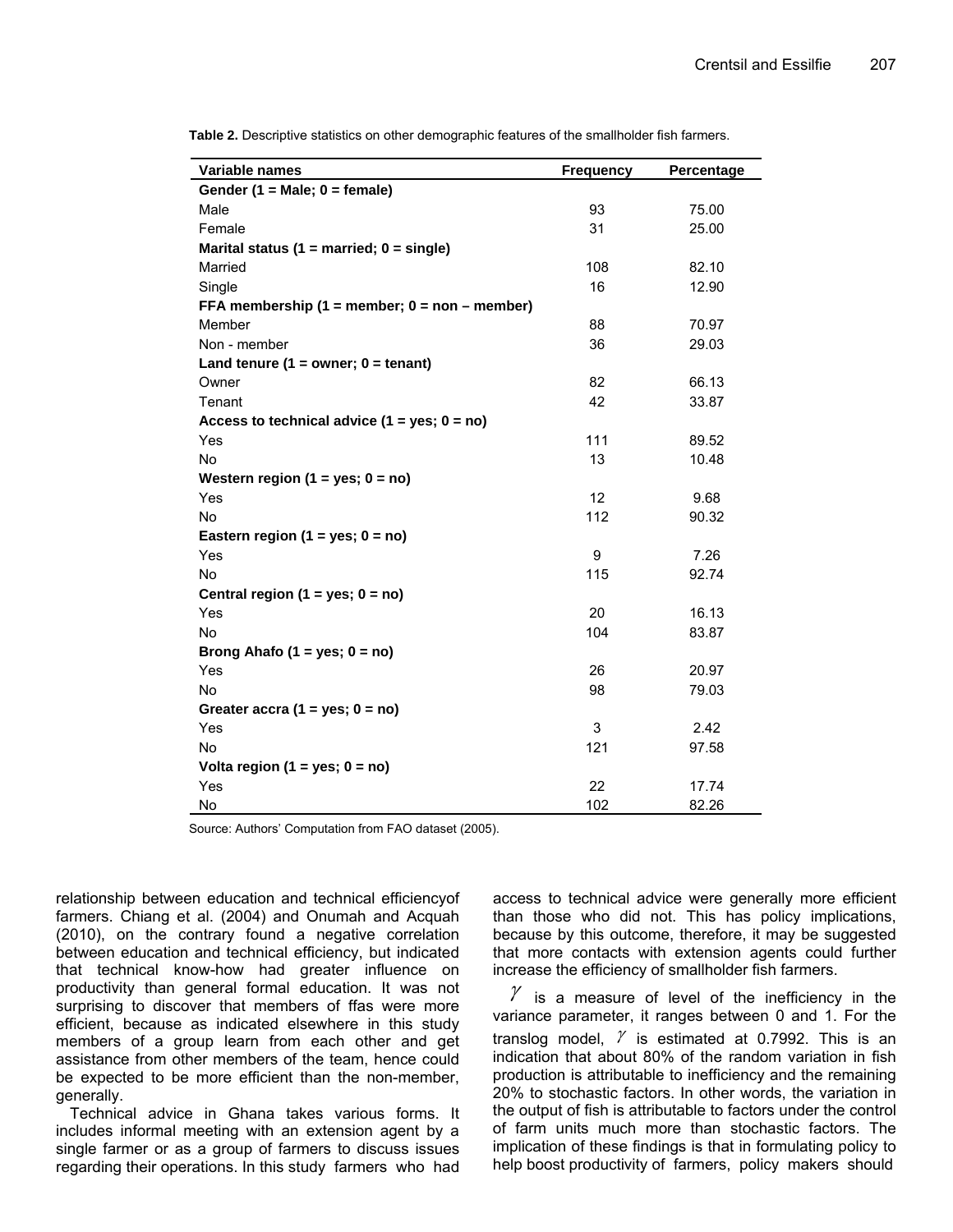| Variable                                   | <b>Coefficient</b> | Std. Error | $t - Value$ | P - Value |
|--------------------------------------------|--------------------|------------|-------------|-----------|
| <b>Stochastic Frontier</b>                 |                    |            |             |           |
| Constant                                   | 0.4433             | 0.0613     | 7.23        | 0.000     |
| Inlabour                                   | $0.1310***$        | 0.0450     | 2.91        | 0.004     |
| Incapital                                  | 0.6275***          | 0.1201     | 5.22        | 0.000     |
| Infingerlings                              | $0.1790*$          | 0.0993     | 1.80        | 0.071     |
| Infeed                                     | $-0.5077***$       | 0.1445     | $-3.51$     | 0.000     |
| $\frac{1}{2}$ (Inlabour) <sup>2</sup>      | $-0.1848***$       | 0.0392     | $-4.71$     | 0.000     |
| $\frac{1}{2}$ (Incapital) <sup>2</sup>     | 0.0966***          | 0.0278     | 3.47        | 0.001     |
| $\frac{1}{2}$ (Infingerlings) <sup>2</sup> | 0.4008             | 0.4018     | 1.00        | 0.319     |
| $\frac{1}{2}$ (Infeed) <sup>2</sup>        | 0.1181             | 1.3679     | 0.09        | 0.931     |
| In(lab)*In(cap)                            | 0.0614             | 0.0407     | 1.51        | 0.132     |
| In(lab)*In(fing)                           | $0.1887*$          | 0.1130     | 1.66        | 0.061     |
| In(lab)* In(feed)                          | $-0.0513***$       | 0.0105     | $-4.89$     | 0.000     |
| $ln(cap)^* ln(fing)$                       | $-0.3099**$        | 0.1410     | $-2.20$     | 0.026     |
| In(cap)*In(feed)                           | 3.3906***          | 1.0899     | 3.11        | 0.002     |
| In(fing)*In(feed)                          | -1.9822***         | 0.7342     | $-2.70$     | 0.007     |
| <b>Inefficiency Model</b>                  |                    |            |             |           |
| Constant                                   | $-4.1868$          | 1.5033     | $-2.79$     | 0.005     |
| Formal education                           | $-0.1251***$       | 0.0251     | $-4.98$     | 0.000     |
| Gender                                     | $-0.4348***$       | 0.1801     | $-2.41$     | 0.007     |
| Marital status                             | 0.2688             | 0.6921     | 0.39        | 0.698     |
| FFA membership                             | $-0.8930***$       | 0.3196     | $-2.79$     | 0.006     |
| Land tenure                                | 0.2730             | 0.2682     | 1.02        | 0.309     |
| Technical advice                           | $-0.3396***$       | 0.1208     | $-2.81$     | 0.003     |
| Western region                             | $-1.8439**$        | 0.7300     | $-2.53$     | 0.012     |
| Eastern region                             | $-2.0078*$         | 1.0453     | $-1.92$     | 0.055     |
| Central region                             | $-2.1514**$        | 1.0227     | 2.10        | 0.035     |
| Brong Ahafo Reg.                           | 0.6034             | 0.9764     | 0.62        | 0.537     |
| Greater Accra Reg.                         | $-0.8092*$         | 0.4648     | $-1.74$     | 0.052     |
| Variance parameter                         |                    |            |             |           |
| Sigma squared                              | $0.1803***$        | 0.0292     | 6.17        | 0.000     |
| Gamma                                      | 0.7992***          | 0.2508     | 3.19        | 0.000     |
| Lambda                                     | 1.9949             | 0.4768     |             |           |
| Log likelihood                             | -56.24704          |            |             |           |
| Mean TE                                    | 73.88%             |            |             |           |

**Table 3.** Maximum-likelihood estimates of parameters of the Translog Frontier production function for smallholder fish farmers in Ghana.

\*\*\*Significance at 1%; \*\*significance at 5%; \*significance at 10%.

not merely think about increasing inputs or making credit available but that a means should be found to conduct efficiency monitoring and evaluation at the farm level with the view to creating awareness about the causes of farm level inefficiency. This finding is also a major indicator of how future policy interventions should be formulated and implemented: not top-down but bottom-up by employing participatory methods. Thirdly, it suggests the need for a follow-up on qualitative research to seek to understand qualitative underpinnings for inefficiency in Ghanaian smallholder fish production in greater depths. The  $\sigma^2$ 

value of 0.18, highly significant at 1% is an indication of quite a good fit of the translog model for the data.

# **Distribution of the technical efficiency of smallholder fish farmers in Ghana**

The overall mean technical efficiency of the sample was 73.88%. Stating this figure alone without further analysis of the performance of individual farms could be misleading, to say the least. It may be seen from Table 4 that most farms (43.5%) had technical efficiency scores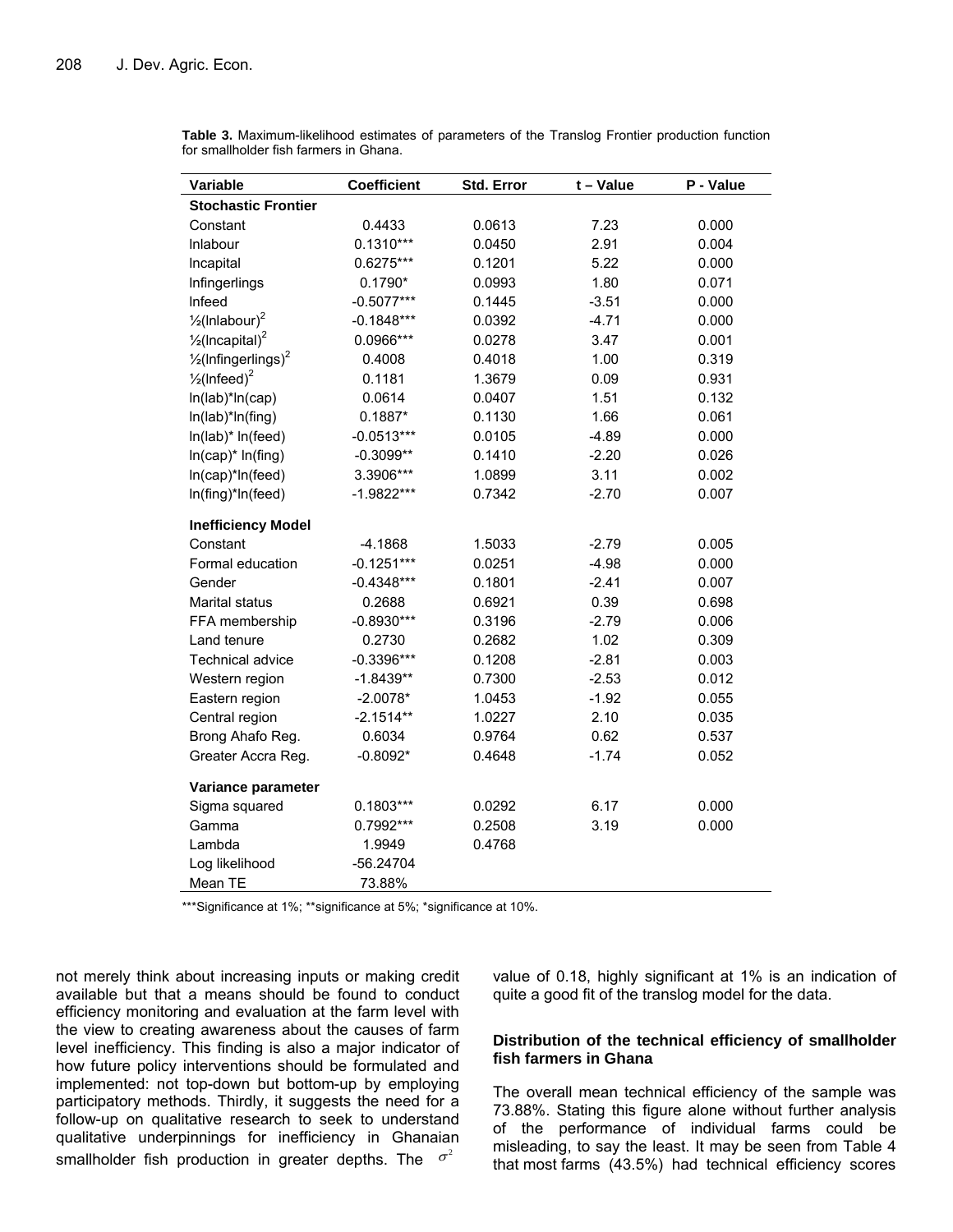| <b>T.E Class</b> | No. of fish farmers | Percentage |
|------------------|---------------------|------------|
| ≤0.50            | 43.5                | 54         |
| $0.51 - 0.60$    | 11                  | 8.8        |
| $0.61 - 0.70$    | 17                  | 13.7       |
| $0.71 - 0.80$    | 14                  | 11.4       |
| $0.81 - 0.90$    | 21                  | 16.9       |
| $0.91 - 1.00$    |                     | 5.7        |

**Table 4.** Distribution of the overall technical efficiency of smallholder fish farmers in Ghana.

Source: Author's computation.

**Table 5.** Regional technical efficiency distribution of smallholder fish farmers in Ghana.

| <b>T.E Class</b> | <b>WR (%)</b> | ER (%) | CR (%) | <b>BA</b> (%) | GA (%) | VR (%) |
|------------------|---------------|--------|--------|---------------|--------|--------|
| ≤0.50            | 74.0          | 33.1   | 55.0   | 21.9          | 0.0    | 50.0   |
| $0.51 - 0.60$    | 0.0           | 0.0    | 10.0   | 11.5          | 0.0    | 13.5   |
| $0.61 - 0.70$    | 9.3           | 22.2   | 5.0    | 7.7           | 0.0    | 4.5    |
| $0.71 - 0.80$    | 0.0           | 44.7   | 10.0   | 15.4          | 33.1   | 9.2    |
| $0.81 - 0.90$    | 16.7          | 0.0    | 20.0   | 26.1          | 66.9   | 18.2   |
| $0.91 - 1.00$    | 0.0           | 0.0    | 0.0    | 17.4          | 0.0    | 4.6    |

Source: Author's computation. Number of Fish Farmers: WR = 12; ER = 9; CR = 20; BA = 26; GA = 3 and VR = 22; Mean TEs: WR = 49.5%; ER = 61.0%; CR = 55.4%; BA = 66.0%; GA = 81.2% and VR = 59.5%; TE ranges: WR = 0.1375279 to 0 .8998032; ER = 0.2428515 to 0.7899342; CR = 0.0911026 to 0.8977706; BA = 0.1799706 to 0.9317483; GA = 0.809598 to 0.8621432 and VR = 0.0777726 to 0 .933502

below 50%. However, about 6% of farmers operated on or very close to the frontier. The results also indicate that the least efficient farm needs to improve its technical efficiency by some 23.9% to attain the mean efficiency score and the average farmer needs to adopt the best technology of the frontier farmers to increase its efficiency score by at least 26%.

The outcome of this study also brings to the fore the fact that only a small percentage of farmers is near the frontier and therefore policies to improve efficiency need to critically identify the factors responsible for the discrepancy in technical efficiency among farmers. Could regional differences contribute to these differences? This is considered in Table 5.

# **Regional technical efficiency distribution of smallholder fish farmers in Ghana**

In Table 4 it was concluded that most farms operated below the mean technical efficiency score. We therefore assessed the technical efficiency of the sample based on the region within which they operated. From Table 5 it may be seen that on average the Greater Accra and the Western Regions were the most and least technically efficient regions respectively. However, considering the frontier most farmers (17.4%) in the Brong-Ahafo for instance, operated closest to or on the frontier, though in the same region majority of farmers (21.9%) operated at efficiency levels below 50%. This is an indication that even within the same region variation in efficiency could be observed among farmers. Consequently, though regional differences could explain some of the differences in technical efficiency, much more importantly the operations of individual farmers are very critical in this distinction. Onumah and Acquah (2010) however, concluded that region of production played no significant role in explaining the differences in technical efficiency.

# **Technical efficiency distribution of smallholder fish farmers in Ghana by gender**

On average female respondents were more technically efficient than their male counterparts; however about 4.8% of males had efficiency scores between 0.91 and 1.00 (Table 6), an indication that males operated closer to the frontier than females. In a similar study to measure technical efficiency of maize farmers in the Mfantseman Municipality in Ghana, Essilfie et al. (2011) discovered that female maize farmers were more technically efficient, stating that males were more likely to be involved primarily with the production of cash crops.

In their study of aquaculture in Southern Ghana, Onumah and Acquah (2010) also concluded that males were generally more technically efficient, citing the strenuous and laborious nature of fish farming as a reason. The implication of these varied findings is that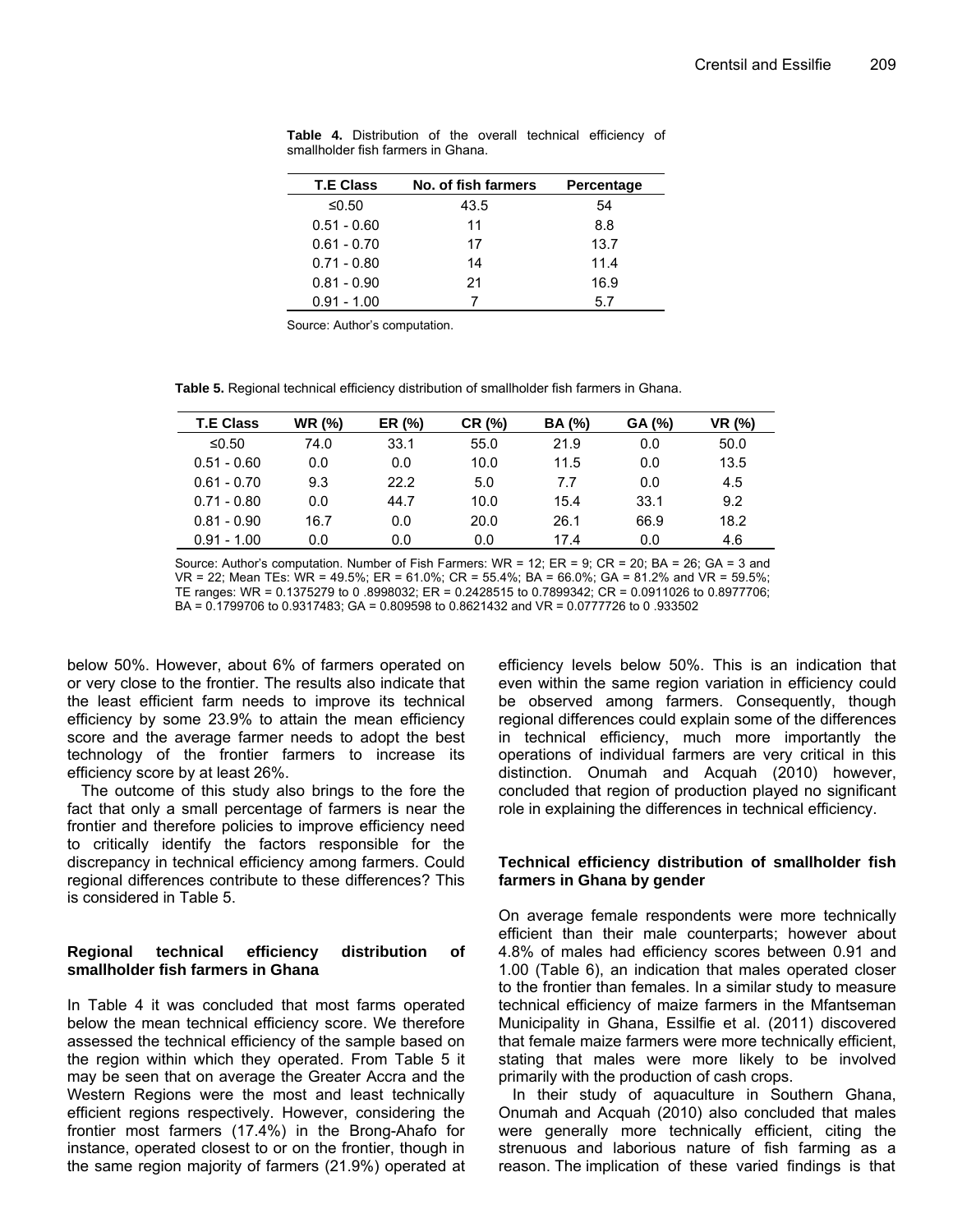| <b>T.E Class</b> | Male $(\%)$ | Female (%) |
|------------------|-------------|------------|
| ≤0.50            | 44.2        | 35.0       |
| $0.51 - 0.60$    | 9.6         | 15.0       |
| $0.61 - 0.70$    | 10.6        | 20.0       |
| $0.71 - 0.80$    | 12.5        | 10.0       |
| $0.81 - 0.90$    | 18.3        | 20.0       |
| $0.91 - 1.00$    | 4.8         | 0.0        |

**Table 6.** Gender technical efficiency distribution of smallholder fish farmers in Ghana.

Source: Authors' Computation from FAO dataset (2005). Mean TE: Male = 56.9% and Female = 60.6%.

**Table 7.** Likelihood ratio tests.

| <b>Variable description</b>                  | Chi <sup>2</sup> | Df | P >  Z | <b>Decision</b> |
|----------------------------------------------|------------------|----|--------|-----------------|
| $H_0 - \beta_{ij} = 0$                       | 42.01            | 17 | 0.000  | Reject $H_0$    |
| $H_0 = H_t = 0$                              | 50.23            | 10 | 0.000  | Reject $H_0$    |
| $H_0$ $\gamma = \delta_0 \dots \delta_6 = 0$ | 36.49            | 13 | 0.000  | Reject $H_0$    |

Source: Authors' Computation from FAO dataset (2005).

gender may not be conclusive in explaining the variations in technical efficiency among smallholder fish farmers in Ghana.

#### **Tests of hypotheses**

As was indicated earlier in this paper, to ensure that the estimation procedure and thus the results obtained were as reliable as possible, we carried out tests on the hypotheses stated. For the first null hypothesis, a nested hypothesis test was performed to determine whether the Cobb-Douglas specification is an adequate representation of the frontier production function. This test uses the log Likelihood ratio test.

Table 7 outlines the results of the null hypothesis. The null hypothesis $H_0 = \beta_{ii} = 0$  is rejected in favour of the translog production function. The second null hypothesis explores the test that specifies each smallholder fish farmer is operating on the technically efficient frontier and that the systematic and random technical efficiency in the inefficiency effects are zero. This is rejected in favour of the presence of inefficiency effects. The final null hypothesis determines whether the variables included in the inefficiency effects model have no effect on the level of technical inefficiency. This is also rejected confirming that the combined effect of these variables on technical inefficiency is statistically significant.

### **Conclusion**

The main objective of this paper was to determine the

levels and the factors affecting the technical efficiency of smallholder fish production in Ghana. We started off on the premise that different farms would have different levels of technical efficiency owing to farm-specific factors such as the level of experience of the farm owner, the tenure of land, among others; hence these were incorporated in the stochastic frontier in a single-stage modeling procedure. The results of the study showed that the labour employed, the number of fingerlings stocked and the quantity of feed used were positive and significant determinants of technical efficiency among smallholder fish farmers.

Furthermore, interaction between some exogenous variables were found to have significant and positive effects on the endogenous variable and hence efficiency. For instance it was demonstrated that if pond area simultaneously increased with number of fingerlings feed and labour, *ceteris paribus*, the total output of fish would increase (Table 2). This indicates a holistic approach is needed to improve efficiency.The effect of geography on the efficiency of production as captured by the coefficients of the regions indicates that the region within which a farmer operates does have an effect on technical efficiency. On the average the most technically efficient region was the Greater Accra Region (81.2%); a further study to find out how farmers in this region attain such technical efficiency scores is recommended, to serve as the basis for improving the efficiencies of the other regions. The overall average technical efficiency among smallholder fish producers was estimated to be 73.88%. This means that there is the possibility of increasing the efficiency level by some 26.12% if the best practices of the frontier farmer could be emulated and the necessary